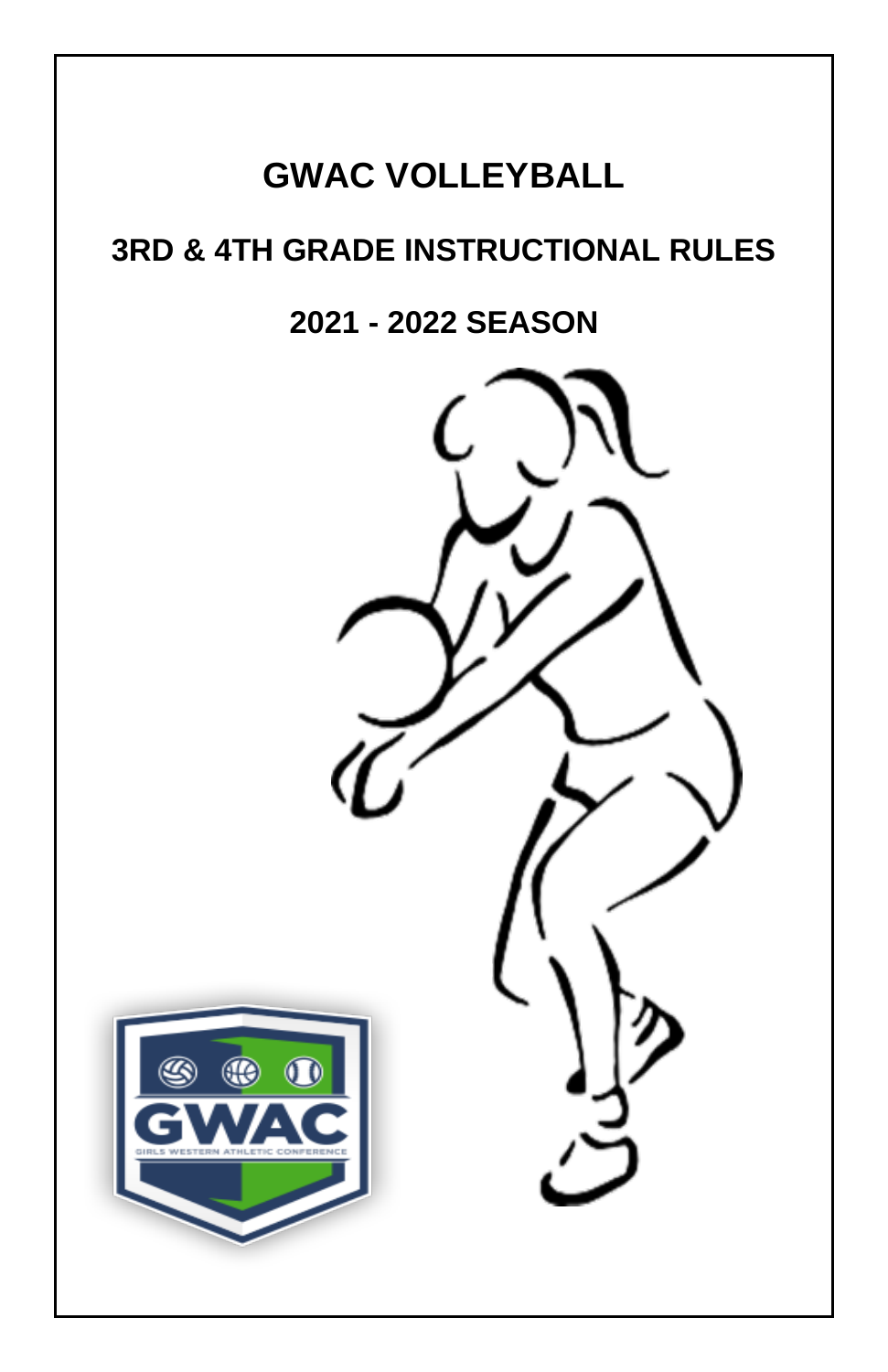## **GWAC PURPOSE**

The Girls Western Athletic Conference (GWAC) is committed to provide a fun, instructional environment whereby the third and fourth grade girls of our community may compete and develop skills in volleyball, while learning the basic values of teamwork, respect and sportsmanship.

At all times, we, as their leaders, shall conduct ourselves by word and action in a manner that will always set a good example and will contribute to the girls' roles as young, Christ-centered women, firmly rooted in the Catholic Faith stressing the following:

- 1. **Discipleship** to empower young women to live as disciples of Jesus Christ in our world today.
- 2. **Participation** to draw young women to responsible participation in the life, mission, and work of the Catholic faith community.
- 3. **Growth** to foster the total personal and spiritual growth of each young woman.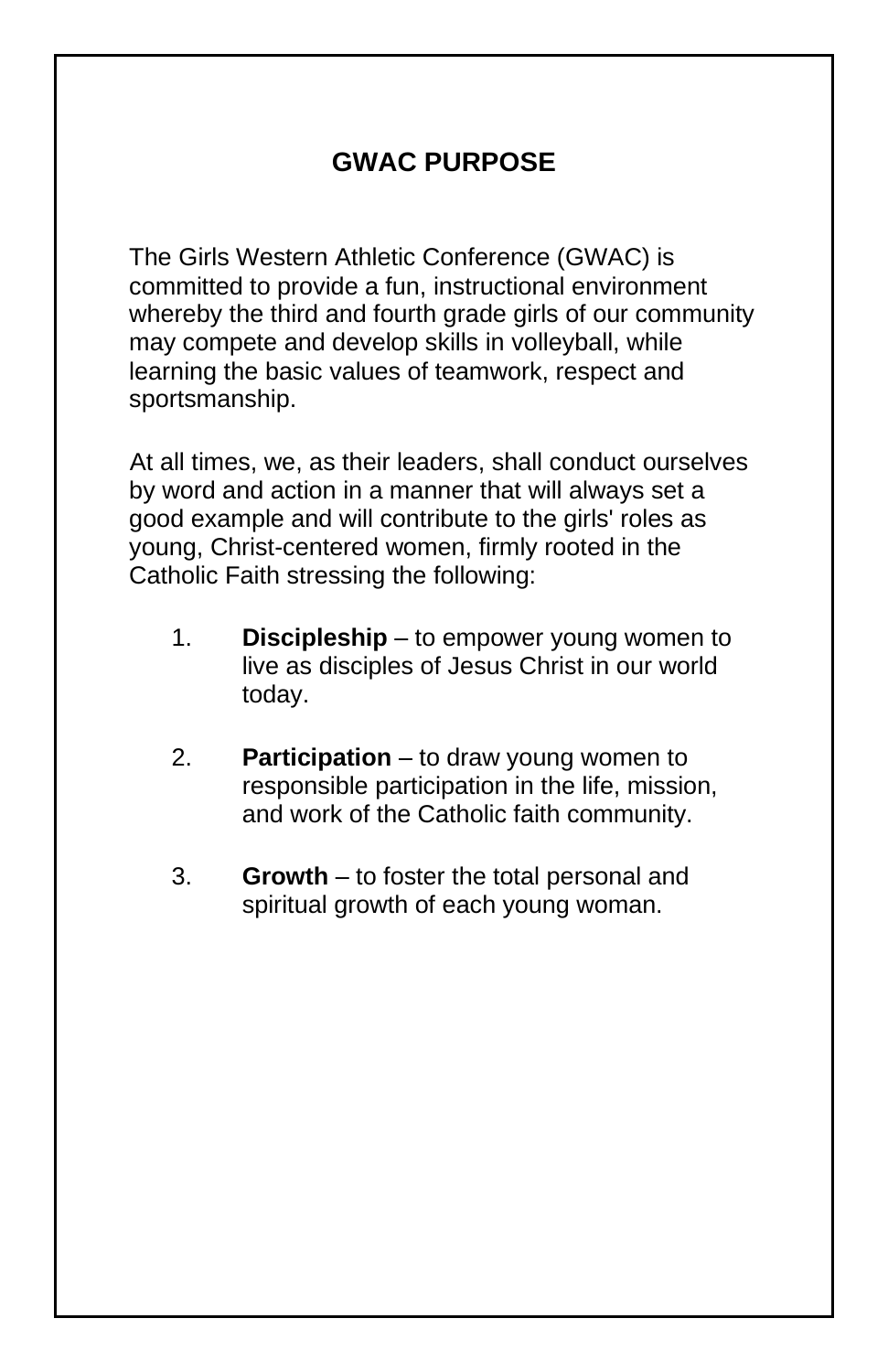Dear Coach,

Thank you for coaching! Welcome to the Girls Western Athletic Conference (GWAC). This league, which was founded in 1970 organizes leagues for girls volleyball, basketball and softball.

There are 18 member parishes and one affiliate member, from the west side. We hope the upcoming season will be enjoyable for you and your team. If you would like to share your thoughts and opinions to continue to improve our league, please contact your league representative. He or she can then discuss it at the next monthly league meeting with the other parish reps. You are always welcome to attend our monthly league meetings which are held at Our Lady of Lourdes.

Please check our website<http://www.gwacsports.com/> for each monthly meeting date and time. This clinic book contains the updated 2021-2022 GWAC instructional league rules pertaining to volleyball. If you have any questions concerning the rules, contact the league through the GWAC member listed on your schedule.

Sincerely,

Girls' Western Athletic Conference

Jenny Nie –

President, [jenlou@roadrunner.com](mailto:jenlou@roadrunner.com)

Eric Fay –

Vice President, [erictfay@live.com](mailto:erictfay@live.com)

Bev Rosemeyer –

Secretary/Treasurer, [berosemeyer@yahoo.com](mailto:berosemeyer@yahoo.com)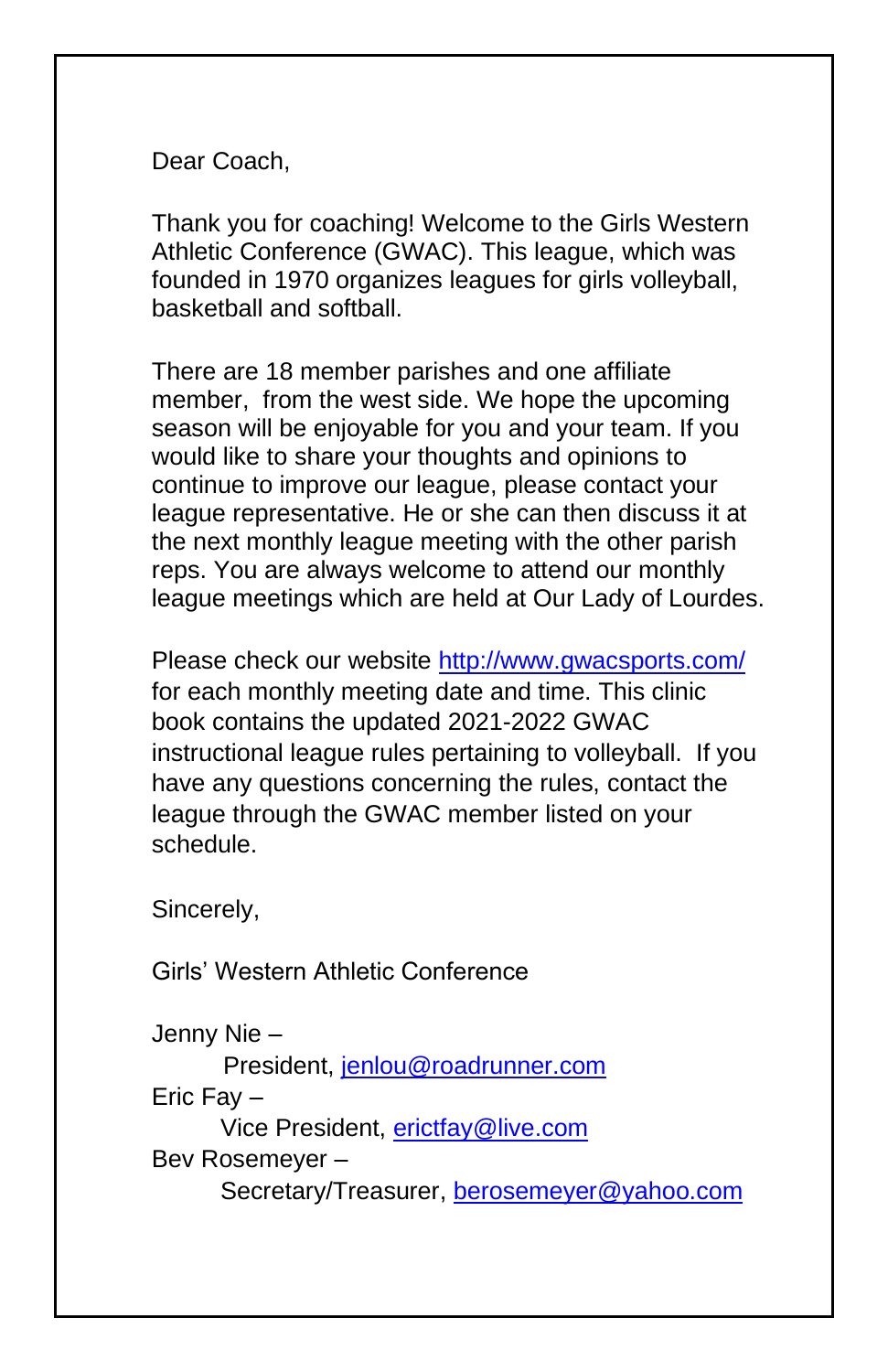### **Non-Competitive Structure**

Concentrate on fundamentals. Importance should not be placed on winning. Coaches are permitted to instruct players at any time during games.

- Playing Time: All girls should play  $\frac{1}{2}$  hour or  $\frac{1}{2}$  of the playing time which applies.
- Each match consists of three games. Games are played to 25 points using 'rally scoring'. You must win by at least by a two point margin. A point is scored following every serve.
- If you complete your three games and have time remaining in your scheduled hour. If the day's schedule is running behind, please allow the next game to start as close to its scheduled time as possible.
- Unlimited substitution but teach girls the proper technique for substitutions.
- Same color shirts with a number is required.
- $\blacklozenge$  Net height should be set at 7' 0" (3<sup>rd</sup>- to 4<sup>th</sup> grade level).
- $\triangleleft$  Girls should serve from the 5<sup>th</sup>-6<sup>th</sup> grade serving line, whenever possible (5 feet inside the back line). Coaches may allow the girls to serve up to the 10-foot line as needed to avoid frustration but challenge the girls to improve.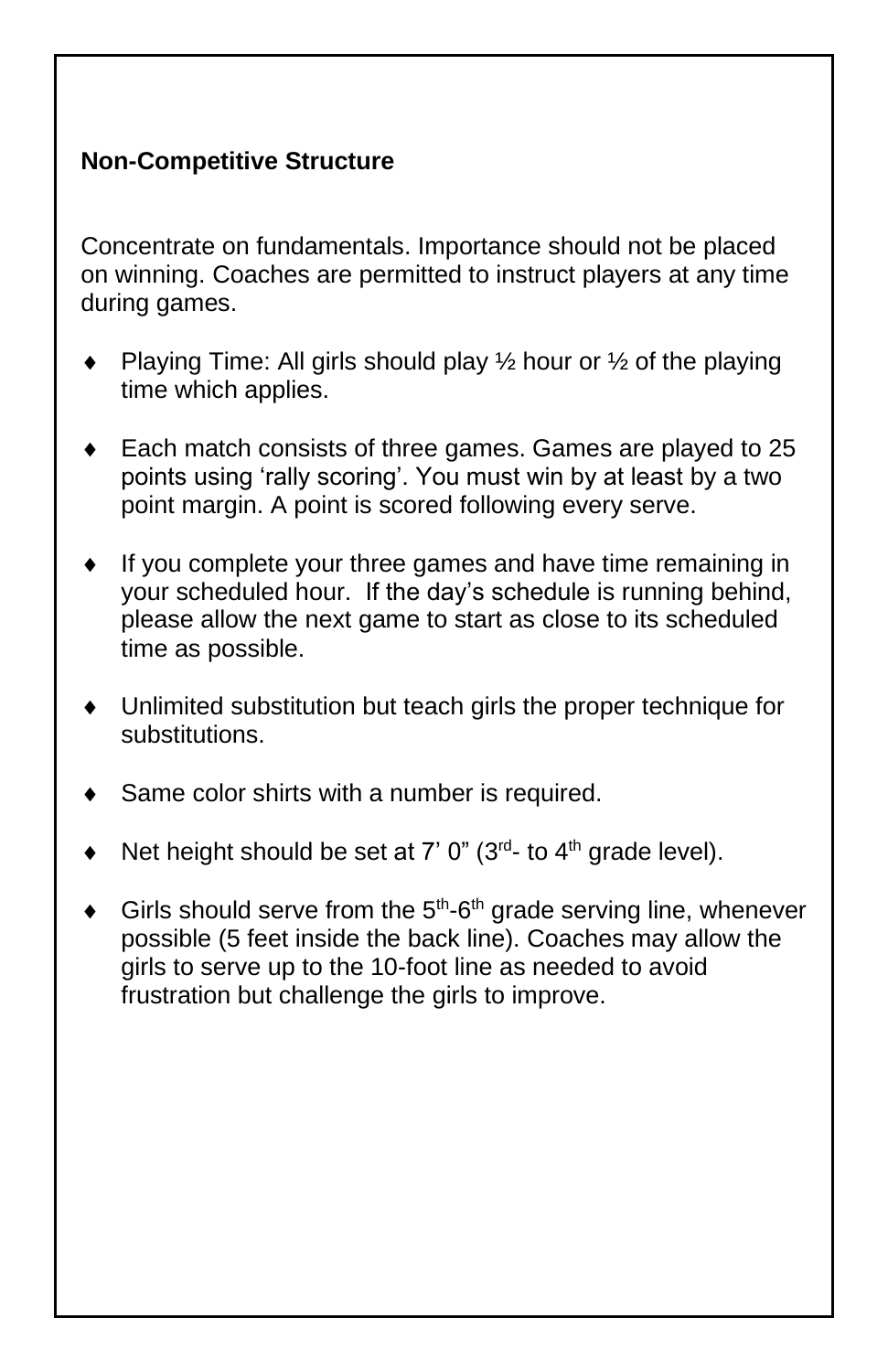- Overhand servers must serve behind the  $5<sup>th</sup>/6<sup>th</sup>$  grade step in line.
- All players may serve a maximum of 4 points per rotation. After the  $4<sup>th</sup>$  point is made, it is automatically a sideout.
- The league will supply 1 referee at the cost of \$10 per team. Each team should provide one line judge.
- Ultralite volleyballs should be used for all games.
- Only the league can reschedule games with paid officials. If you are unable to play a scheduled game, please contact your league secretary.
- Have fun!

 If you have any questions your league contact is: Jenny Nie – jenlou@roadrunner.com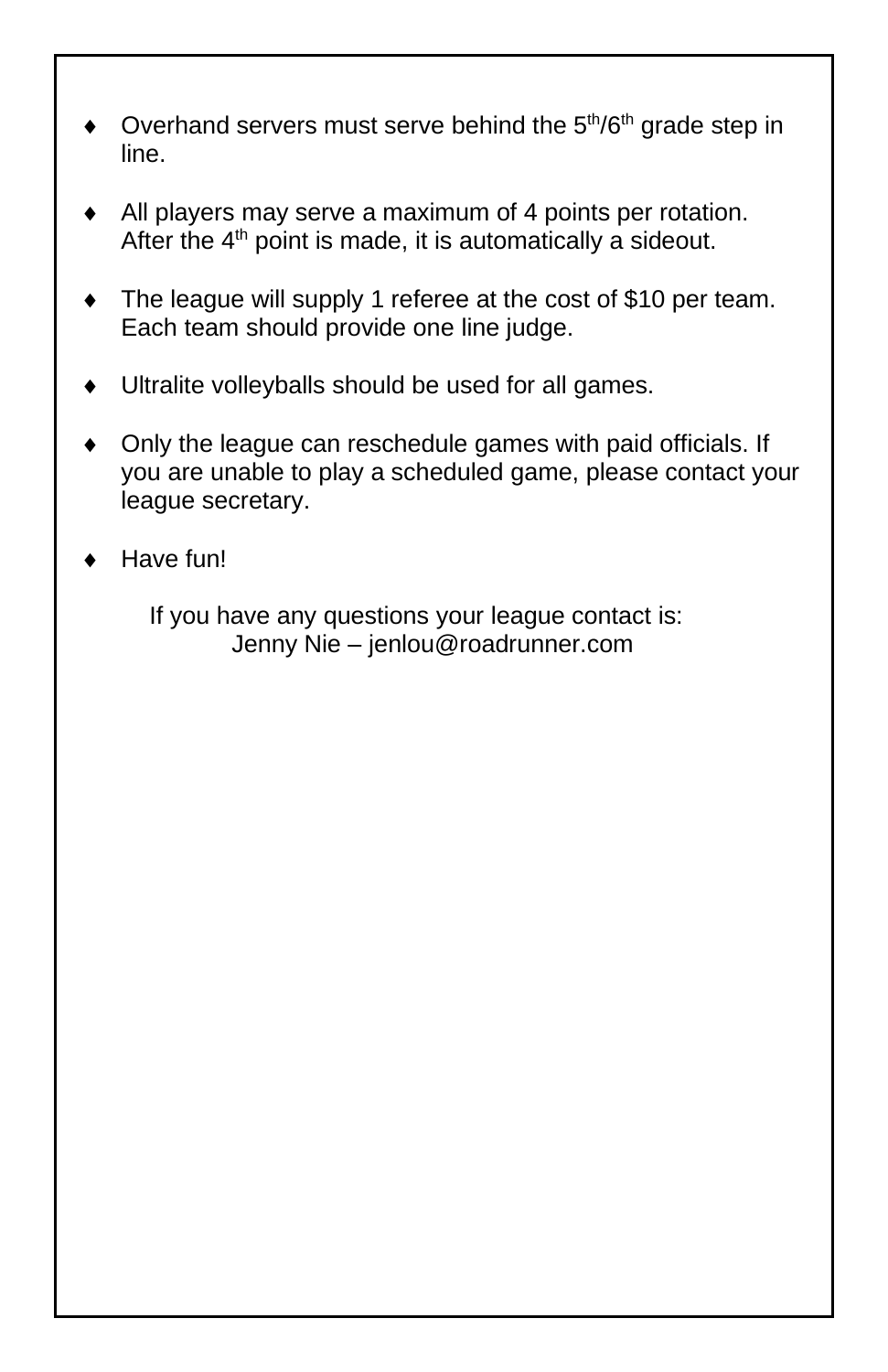#### **WEATHER**

#### **To check a game status do one of the following:**

- 1) Sign up for the RAINED OUT text message
- 2) Go to the league website for updated information.

### **SCORESHEET**

Copies are available online at – [www.gwacsports.com](http://www.gwacsports.com/) We do not track scores for this division. If you would like to track there are scoresheets online.

## **LINEUP SHEETS**

Copies are available online at [www.gwacsports.com.](http://www.gwacsports.com/) All eligible players' numbers should be listed on the lineup sheet. The lineup sheets should reflect the players' positions at the start of the game with the first server's number circled. The lineup sheet is turned into scorekeeper before start of game and

### **LET SERVES**

'Let serves' will be legal serves. A let serve is a ball that when served, hits the net without touching the net antenna and continues across the net into the opponent's court.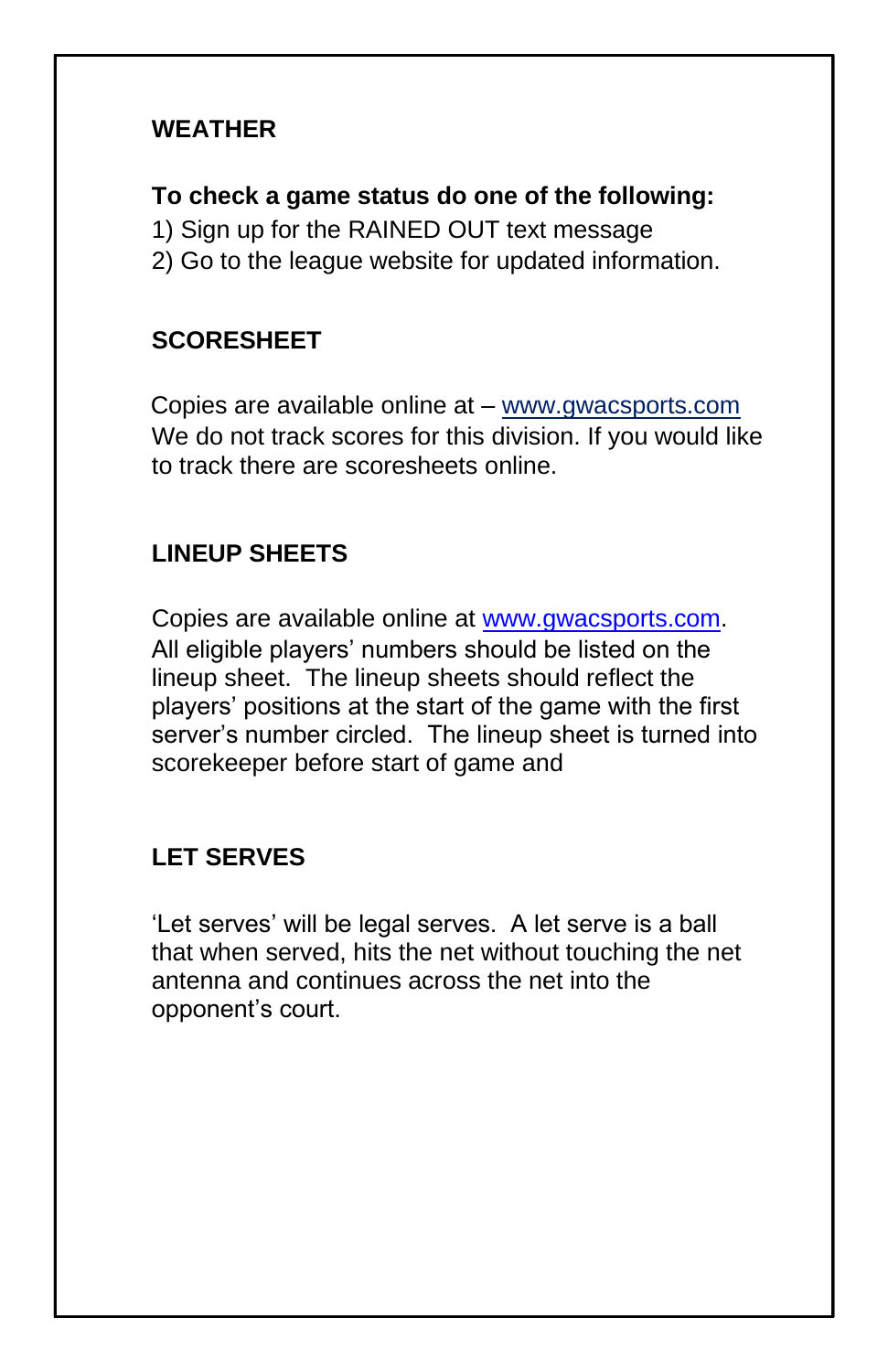#### **FOUNDING MEMBERS of G.W.A.C. 1970**

OUR LADY of VICTORY OUR LADY of VISITATION ST. ANTONINUS ST. CATHARINE ST. JUDE ST. MARTIN

#### **CURRENT MEMBERS of G.W.A.C. 2021**

OUR LADY of GRACE OUR LADY of LOURDES OUR LADY of VICTORY OUR LADY of VISITATION ST. ALOYSIUS - Bridgetown ST. ANTONINUS ST. BART ST. BERNARD -Taylor Creek ST. CATHARINE of SIENA ST. CLEMENT ST. DOMINIC ST. IGNATIUS LOYOLA ST. JAMES -White Oak ST. JOHN - Dry Ridge ST. JOHN the BAPTIST - Harrison ST. JUDE ST. LAWRENCE ST. MARTIN of TOURS ST. TERESA of AVILA. ST. WILLIAMS

 **AFFILIATE MEMBER** OAK HILLS YOUTH ASSOCIATION

#### **GWAC WEB SITE**

**[www.gwacsports.com](http://www.gwacsports.com/)**

Please visit the GWAC website which has schedules, standings, coaching tips and drills.